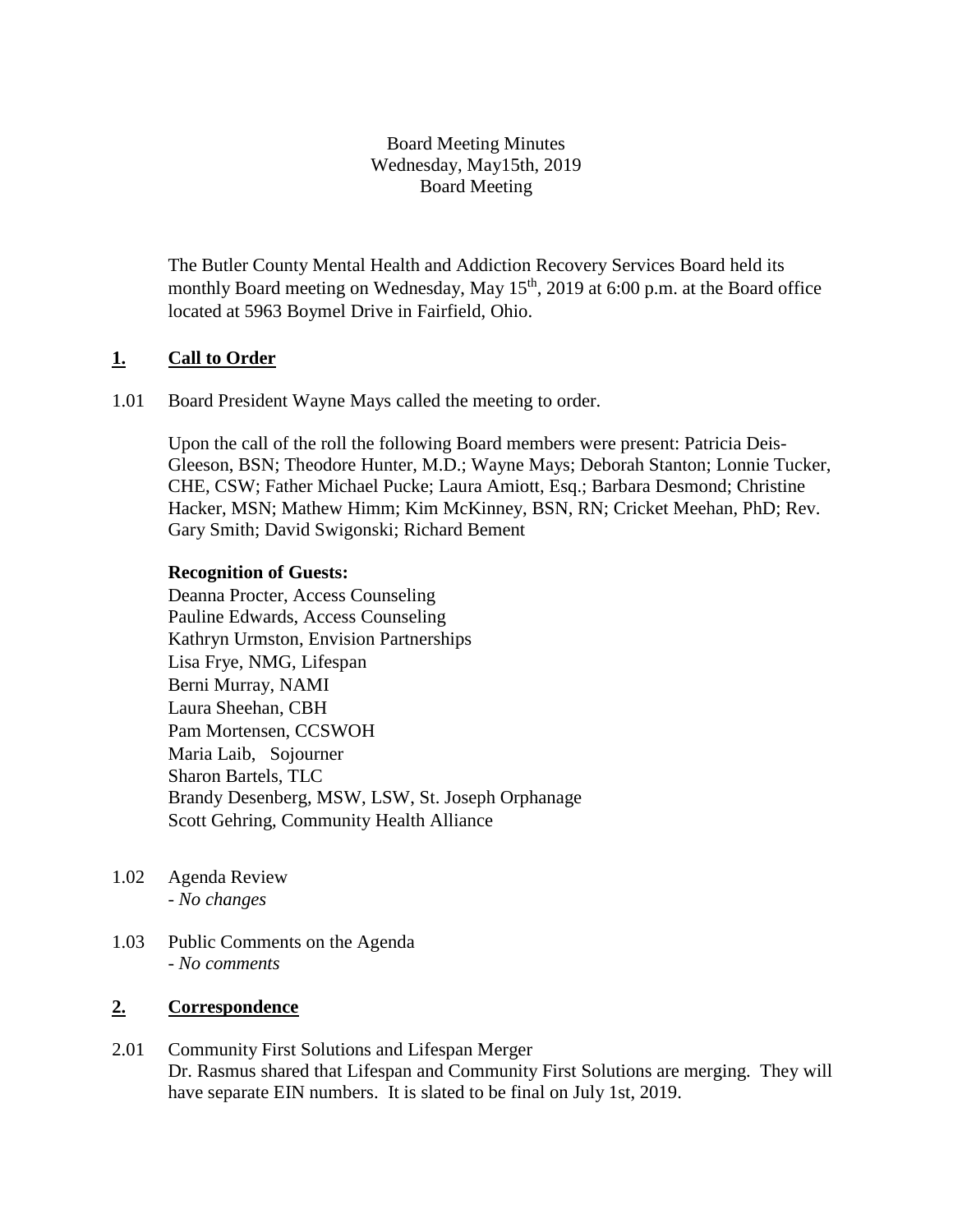### **3. Board Communication & Announcements**

3.01 Executive Director's Report

# I. **Article, "Fairfield forum to help drug users families" by Michael D. Pittman, Journal News, April 25, 2019**

Dr. Rasmus shared that that Fairfield forum was on May 8<sup>th</sup>, 2019. There was an estimate of 100 attendees. There were six panelists including Dr. Rasmus and was a keynote speaker provided by Mercy Hospital. Resources were provided for families and participants at the forum.

### II. **State Budget Updates**

The budget has been endorsed by the Ohio House of Representatives and is heading to the Senate. There has not been any particular changes reflecting behavioral health. Dr. Rasmus indicated that the collaborative Withdrawal Management Center & Crisis Stabilization Center funds (total \$7.25 million) and \$75,000/county dollars in flexible mental health & addiction funds would continue as a part of the new governor's budget. Still he indicated these flexible county funds maybe decreased to \$50,000/county. Finally, Dr. Rasmus indicated that Boards might receive as much as \$18 million (statewide) additional funds in K-12 prevention dollars. The BCMHARSB may receive 2% of these funds.

# III. **Ben Ogles, PhD Memo**

Dr. Rasmus shared Dr. Ogles' memo highlighting Dr. Ogles parting recommendations. There are still 12 hours of consultation remaining on his contract that can be utilized before the end of the fiscal year.

# IV. **May Levy Results**

Dr. Rasmus discussed the May Levy results. Two behavioral health levy's passed and one failed in the state. A renewal passed by 70-30%, another new levy passed by 70-30%. The third new levy failed by a close 51 – 49%.

# V. **BH Redesign / Managed Care Carve In**

Dr. Rasmus shared that the Board staff has been meeting with the provider system over the last 18 months to discuss BH Redesign & Managed Care Carve In. There has been good dialogue about issues like lack of good communication by the Managed Care Organizations (MCOs), provider billing complaints not being addressed, and lack of billing form standardization. Dr. Rasmus continues to take the information provided in these meetings and present it to our Board Association which is The Ohio Association of County Behavioral Health Authorities (OACBHA).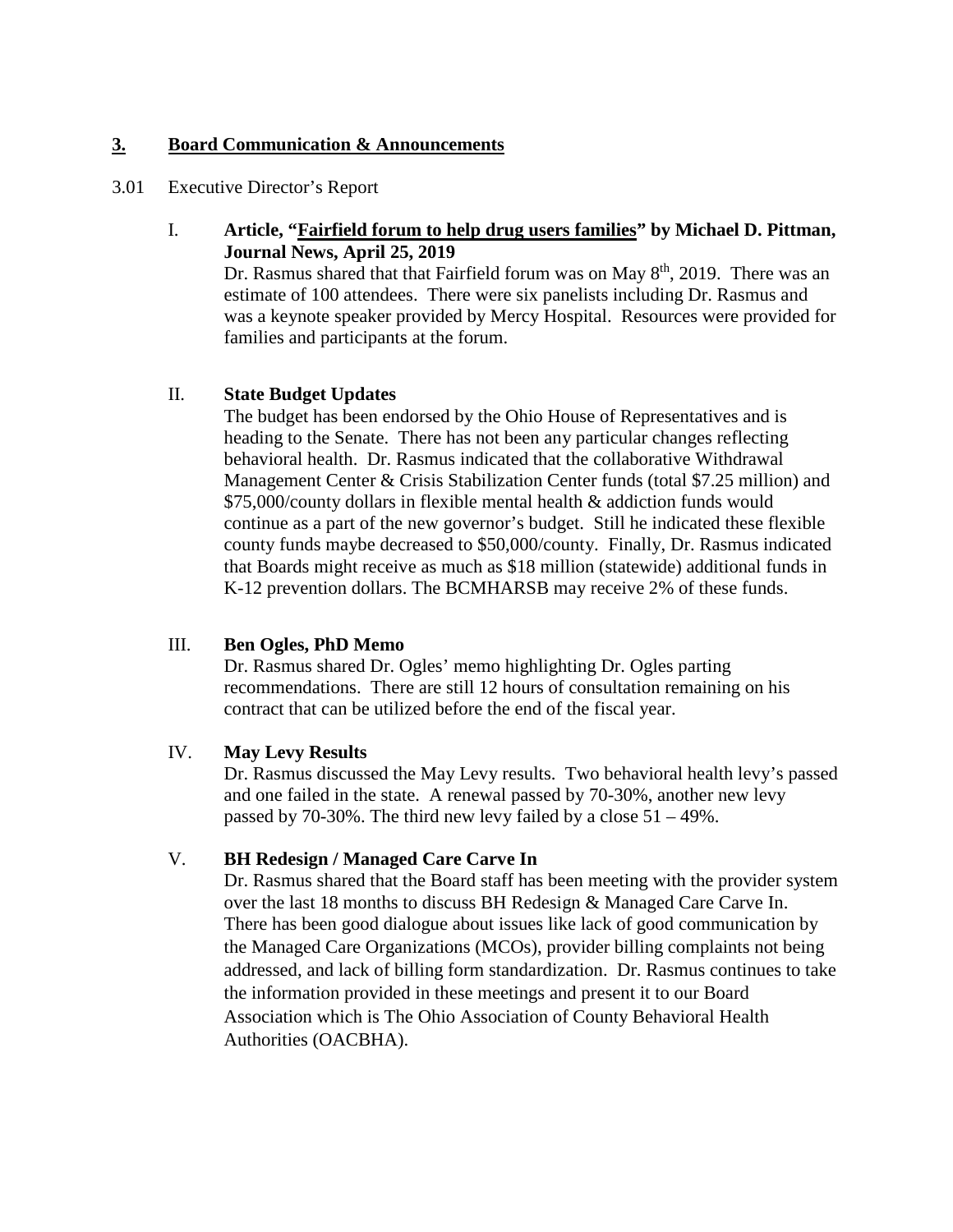# VI. **Executive Director's Self Evaluation**

The Board was given copies of the Executive Director's Self Evaluation and the evaluation form. Mr. Mays shared that they will have the opportunity to either fill out the form manually or online. He requests that all evaluations are submitted by June  $5<sup>th</sup>$ .

### VII. **June Board Members Appreciation Month**

Dr. Rasmus shared that the June Board meeting will be Board member appreciation month. Food and beverages will be provided at that meeting.

# **4. Consent Agenda**

- 4.01 Consent Agenda Items
	- A. April Board Meeting Minutes
	- B. April Executive Committee Meeting Minutes
	- C. May ARS Meeting Minutes
	- D. May MH Meeting Minutes
	- E. Eastway Contract
	- F. DeCoach Provider Contract
	- G. Hamilton Joe's Contract

*Ms. Amiott motioned to approve the items in the consent agenda. Ms. Desmond seconded the motion. The vote carried the motion.*

# **5. Review of Committee Meetings**

- 5.01 Month MH Committee Meeting Review Ms. Hacker gave a brief update to the MH Committee Meeting activities. The MH Committee approved the following contracts: Jan-Pro, Dean Langevin, Eastway, and Mike Geisler.
- 5.02 Month ARS Committee Meeting Review Mr. Himm gave a brief update on the ARS Committee meeting activities. The ARS Committee approved the following contracts: Maryhaven, Middletown City Health District, Brown County Health Department, DeCoach, Cordata, Hamilton Joe's, and the one for the Heroin Hopeline Program.

# **6. New Business**

# 6.01 **May Financial Report**

Mr. Rhodus provided an overview of the May financial reports indicating the current Board revenue is 44%. The administration costs are 60%. The Board has paid 54% of the contracts entered into by various providers. As of February 28<sup>th</sup>, 2019 the BCMHARS funds summary report balance is \$16,330,023.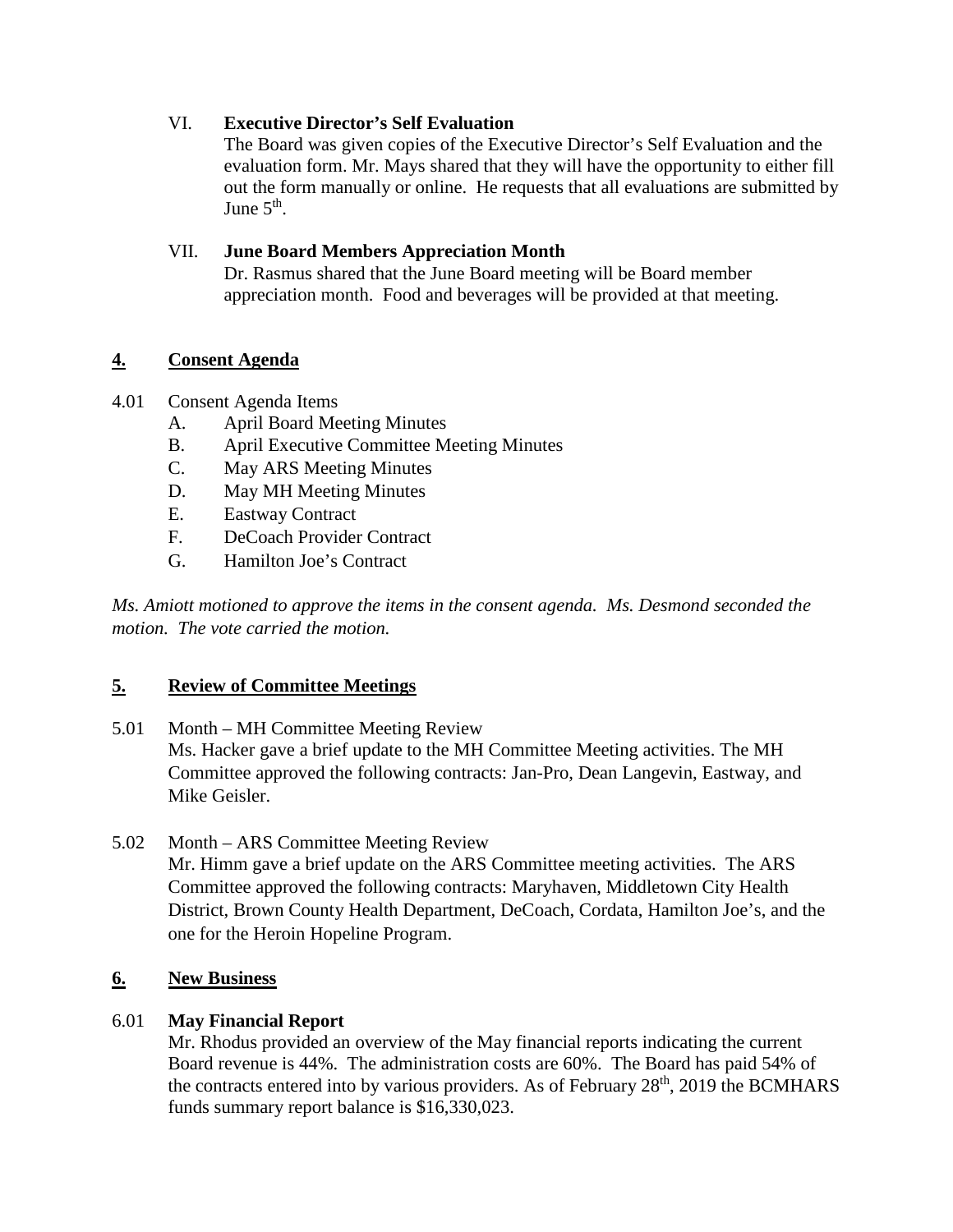*Ms. Hacker motioned to approve the Financial Report. Ms. Stanton seconded the motion. The vote carried the motion.*

### 6.02 **Annual Report**

Ms. Janie Hils provided an overview of fiscal year 2018 report. Total unique clients served were 28,257, which is a 4,700 increase from fiscal year 2017. Distribution of cases by city and population distribution were very similar to the previous year. Client gender distribution stayed the same at 54% male and 46% female. Cases by annual income level remained approximately the same. Total expenditures by service line totaled \$12,478,357.

*Mr. Swigonski motioned to approve the Annual Report. Ms. McKinney seconded the motion. The vote carried the motion*

### 6.03 **Budget Modification**

**Access Counseling** – Board requested budget revision due to additional State Opiate Response (SOR) funding. It is for two items totaling \$140,000. Their total Board subsidy contract is not to exceed \$922,500 for FY2019. They passed their budget submission scorecard.

The Board received additional SOR funding for housing supports. Also, the Board is the fiscal agent for the SOR Regional Collaborative Syringe Exchange Project. Access Counseling has agreed to be the partner provider. They will house the project coordinator for that program.

*Ms. Desmond motioned to approve the budget modification for Access Counseling. Mr. Tucker seconded the motion. The vote carried the motion.* 

# 6.04 **BCMHARS Tax 2020 Budget/FY2020**

Mr. Rhodus provided an overview of the BCMHARS Tax 2020 Budget/FY2020. Total Board revenue is \$14,729,623 with a reserve of \$2,525,004.

*Mr. Tucker motioned to approve the BCMHARS Tax 2020 Budget/FY2020 contract. Ms. Pat Deis-Gleeson seconded the motion. The vote carried the motion.*

# 6.05 **Plaque – Dawna-Cricket-Martita Meehan, PhD**

President Mays and Dr. Rasmus recognized Dawna-Cricket-Martita Meehan, PhD. for the service she has provided to the Board.

### 6.06 **FCFC Collaborative Fee Agreement**

This is a yearly Board allocation of \$25,000 to support personnel and administration costs for the Family and Children First Council. Dr. Rasmus petitioned for a Board recommendation to endorse this agreement.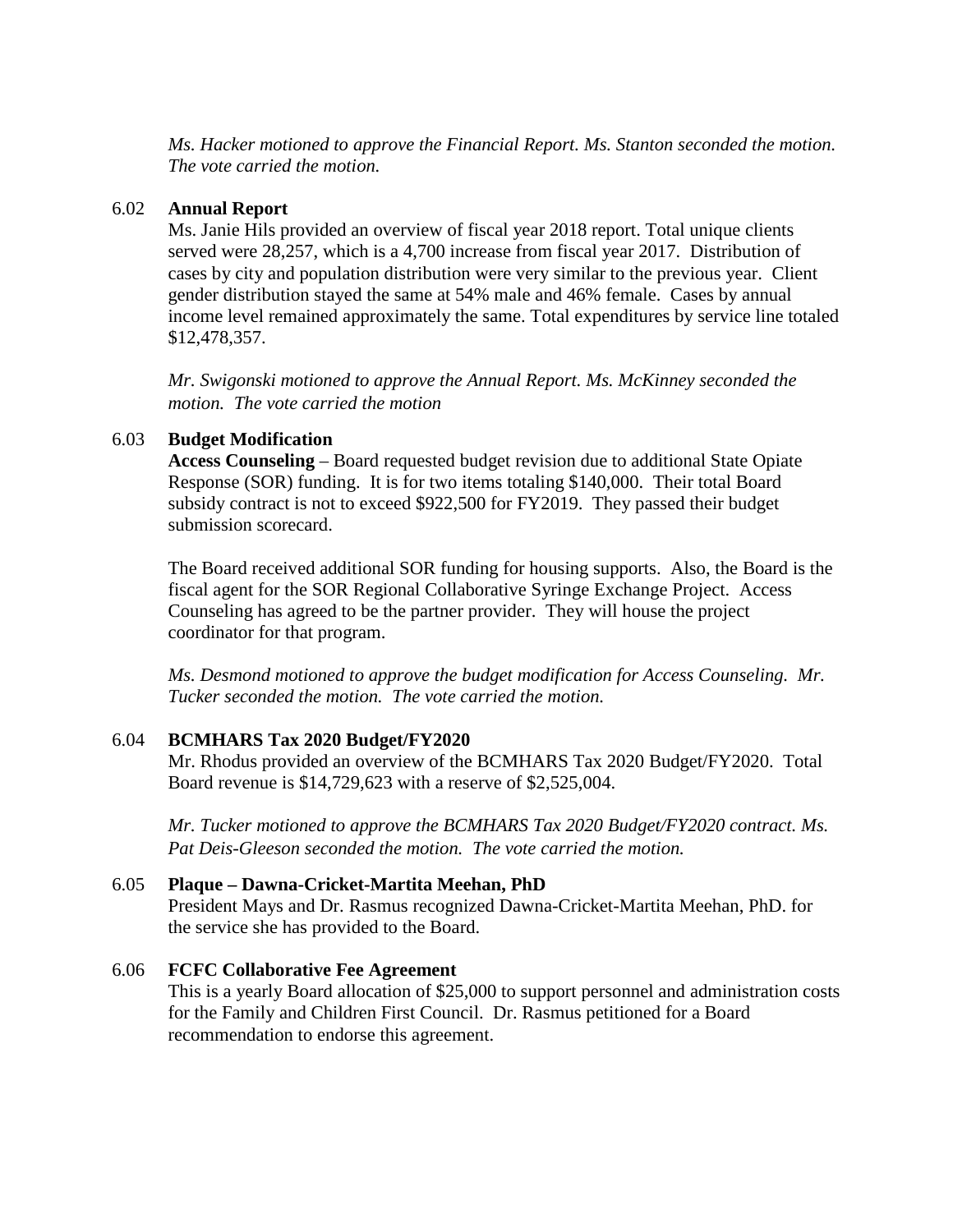*Ms. Deis-Gleeson motioned to approve the FCFC Collaborative Fee Agreement. Ms. Stanton seconded the motion. The vote carried the motion.*

#### 6.07 **Current New Board Member Recruitment, Interest & Applications**

Dr. Rasmus shared that they are actively recruiting. There are two candidates with applications in and two other candidates interested. Board member candidate Sandra Smith is attending this May Board meeting. Dr. Rasmus is working towards having scheduling interviews. There will be an advertisement in the Journal News for Board members in the future.

### 6.08 **Board Organizational Chart**

Dr. Rasmus shared the updated Board Organizational Chart and made a request for the Board to endorse it.

*Ms. Hacker motioned to approve the Board Organizational Chart. Ms. Stanton seconded the motion. The vote carried the motion.*

#### 6.09 **Caring Community Collaborative (C3) on May 31st, 2019 - \$750**

The West Chester Caring Community Collaborative (C3) is scheduled to host its annual event titled "Through Our Eyes" on Friday, May 31<sup>st</sup>, 2019 at 10:00 a.m. at Lakota East High School. Dr. Rasmus made a recommendation to the Board to endorse \$750 in funds for this event.

*Ms. Amiott motioned to approve the C3 Collaborative. Ms. Stanton seconded the motion. The vote carried the motion. Ms. McKinney and Mr. Tucker abstained from the vote.*

#### 6.10 **Jan-Pro Cleaning Contract**

Dr. Rasmus shared that the Jan-Pro Cleaning Contract was approved and recommended by the MH committee. It is basically the same contract as 2018 with the same cost. There are no changes. Dr. Rasmus made a recommendation to the Board to endorse this contract.

*Ms. Hacker motioned to approve the Jan-Pro Cleaning Contract. Ms. Deis-Gleeson seconded the motion. The vote carried the motion.*

#### 6.11 **Dean Langevin Contract**

Dr. Rasmus explained that Dean Langevin is the Board's PR representative and levy consultant. This is for \$85 dollars an hour with a total amount not to exceed \$20,000. Dr. Rasmus made a recommendation to the Board to endorse the contract.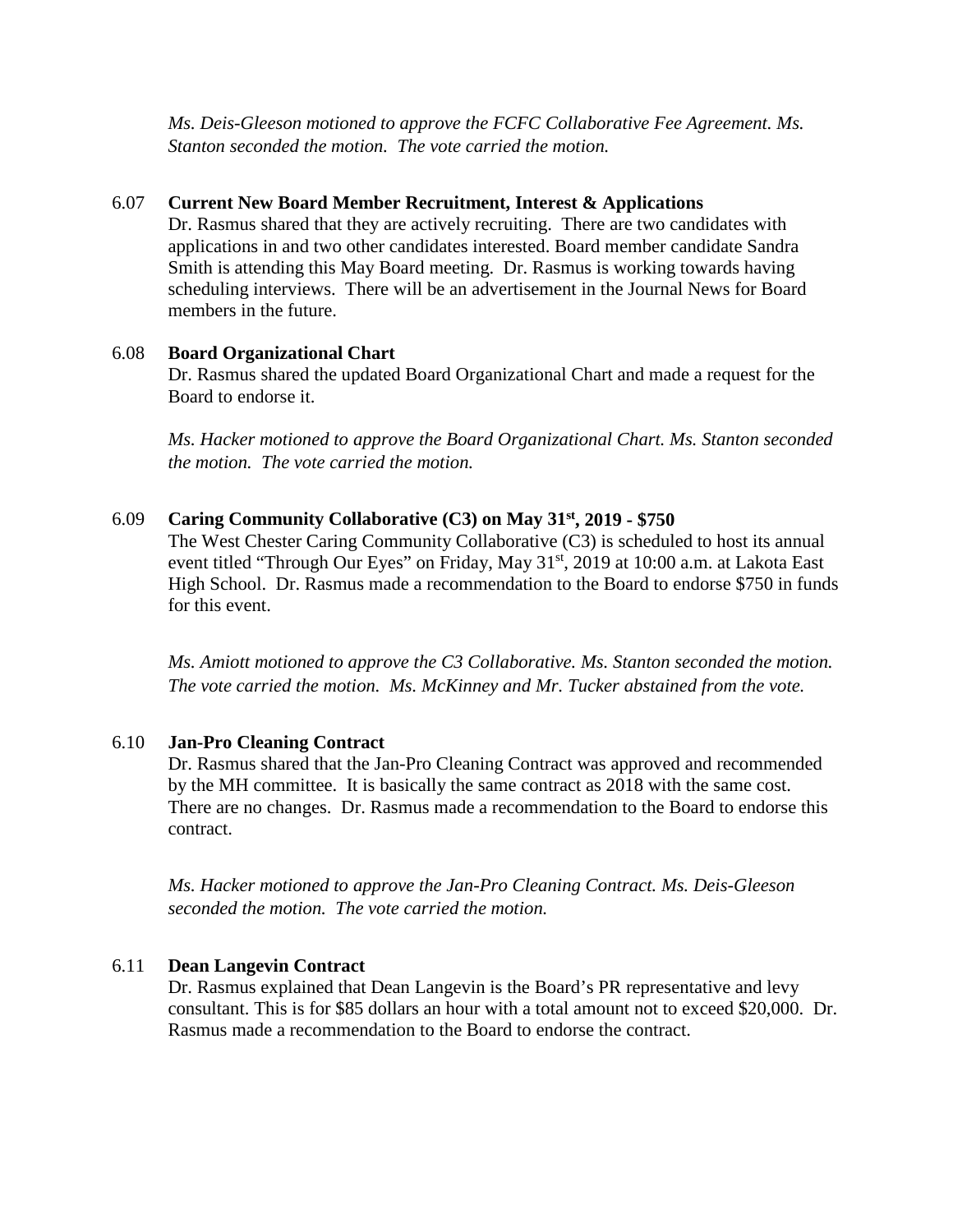*Mr. Swigonski motioned to approve the Dean Langevin Contract. Ms. Hacker seconded the motion. The vote carried the motion.*

### 6.12 **Mike Geisler Contract**

Mike Geisler is the consultant for the GOSH billing software. This is a yearly contract for Mr. Geisler's consultation time. There is no change with the exception of the integration of the addendum into the contract. This is for \$109 per hour normal rate, prepaid blocks of 24 hours at \$99 per hour, an after hour rate of \$159, total amount not to exceed \$20,000. Dr. Rasmus made a recommendation to endorse the contract.

*Ms. Hacker motioned to approve the Mike Geisler Contract. Ms. Deis-Gleeson seconded the motion. The vote carried the motion.*

### 6.13 **Maryhaven Provider Contract**

Maryhaven offers male adolescent residential treatment services. This contract is for \$40,000. There are no changes from the previous year. Ms. Lombardo made a recommendation to the Board to endorse this contract.

*Father Pucke motioned to approve the Maryhaven Contract. Ms. McKinney seconded the motion. The vote carried the motion.*

### 6.14 **Middletown City Health District Contract**

The Middletown City Health District Contract is for \$36,000 with the City of Middletown to support the Syringe Exchange program where the Hamilton Public Health Van that visits Middletown one afternoon a week. The city of Middletown pays a portion of this program and The Board make up the difference. Ms. Lombardo made a recommendation to the Board to endorse this contract.

*Mr. Tucker motioned to approve the Middletown City Health District Contract. Ms. McKinney seconded the motion. The vote carried the motion.*

# 6.15 **Brown County Health Department Contract**

The Brown County Health Department Contract is a syringe exchange program in Brown County in the amount of \$7,500. It is from April through September 2019. This is a part of SORS funding. Dr. Rasmus made a recommendation to the Board to endorse this contract.

*Ms. Stanton motioned to approve the Brown County Health Department Contract. Ms. Hacker seconded the motion. The vote carried the motion.*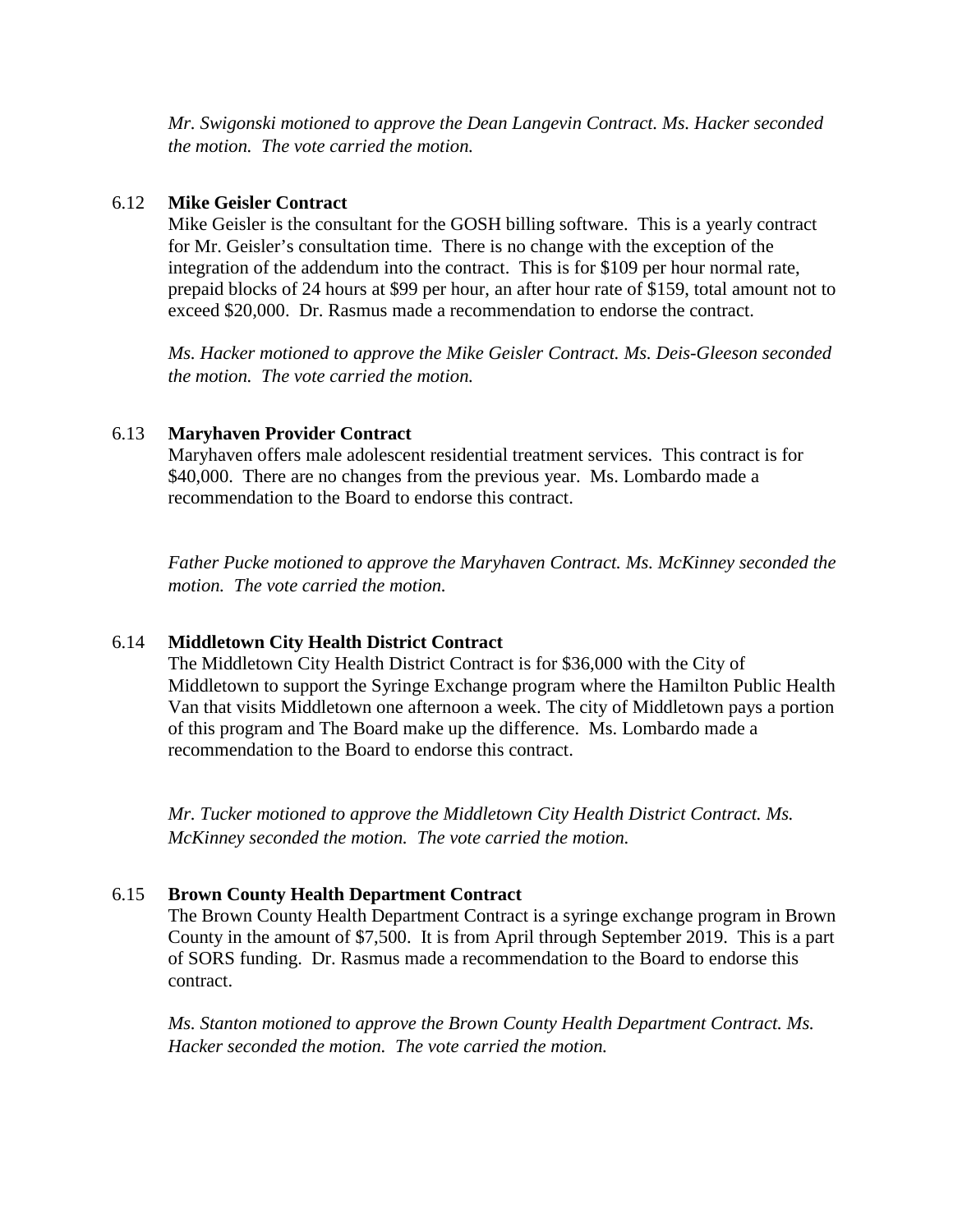#### 6.16 **Cordata Provider Contract**

Cordata is the software package that is currently being used in support of our county quick response teams. A part of this Memo of Understanding Partnership Agreement and the expansion of the contract is to expand the services and to centralize outreach and communications. This is a three year contract for a total amount of \$31,920.00. Ms. Lombardo made a recommendation to the Board to endorse this contract.

*Ms. Deis Gleeson motioned to approve the Cordata Contract. Mr. Tucker seconded the motion. The vote carried the motion.*

### 6.17 **Heroin Hopeline Program**

The Heroin Hopeline Program is housed at Beckett Springs Hospital. This is a Memorandum of Understanding to outline the duties and responsibilities of all parties in terms of the partnership with the program and its collaborators. Ms. Lombardo made a recommendation to the Board to endorse this contract.

*Ms. Desmond motioned to approve the Heroin Hopeline Program. Ms. Stanton seconded the motion. The vote carried the motion.*

### 6.18 **County Drop-Off/Crisis Stabilization Center Update**

Dr. Rasmus shared that the crisis stabilization center is being discussed with a group led by Commissioner Carpenter. Police departments need a drop off center, a short term acute care facility and then a triage to other resources: hospitals, residential treatment, job supports, housing, shelters, etc. There will be a commissioner's work session meeting in the government services center on May 16th. There needs to be more clarification about the center's population, length of stay, the triage process, and certifications.

### 6.19 **Board Attendance**

President Mays discussed the Board attendance report. The statute allows the Board members one unexcused and three excused. It is recorded throughout the year. In June, Dr. Rasmus shall send the report to the appointing authority. The authorities may remove a Board member for Board attendance issues.

It was requested that all Board members please check the records and make sure they are correct. If there are any questions or concerns, it was required that Board members please discuss them with Dr. Rasmus.

#### 6.20 **Board Self-Assessment**

Dr. Cricket Meehan reviewed the Board Self-Assessment. Dave Swigonski will be taking on the responsibility of evaluating the Board Self-Assessments in the future.

### 6.21 **State Hospital Report**

Mr. Fourman reviewed the April State hospital report. The April average were two civil beds and 19 forensic beds. The fiscal 2019 average was 2.1 civil and 14.5 forensic beds.